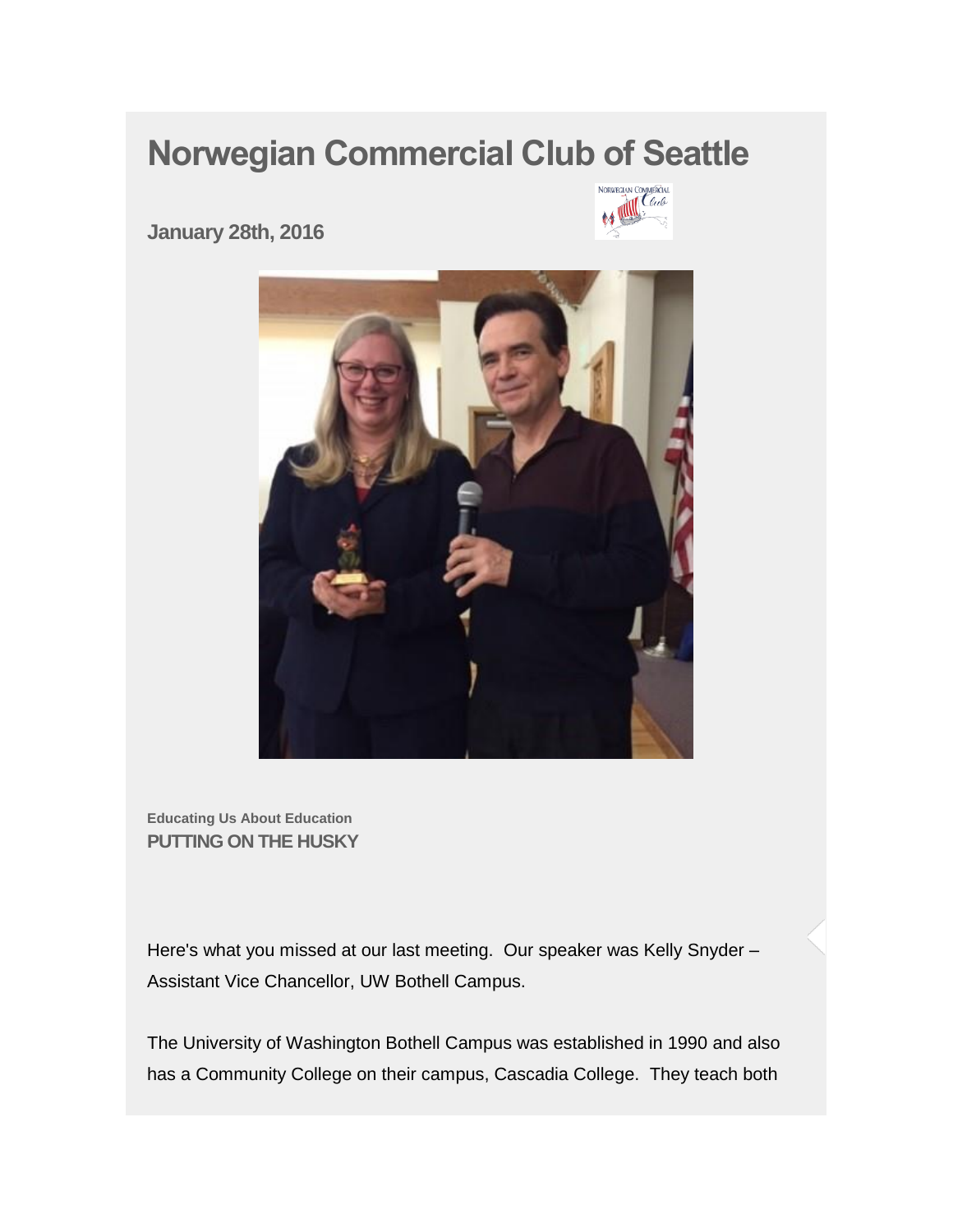Graduate level and Under Graduate level courses.

Today the campus is home to 5,300 students with an average class size of only 30 students per class; much smaller than a typical university size classroom. The school ranks 10<sup>th</sup> nationally among public universities. It's a relatively small campus with an entrepreneurial feel. Many students are first generation college graduates. 35% of the student-body are very poor and there are many challenges to this scenario. It is the most diverse campus in Washington State. They average about 300-400 new students per year.

In June, the first set of Mechanical Engineers will graduate. Curriculum is being developed for a Maritime Engineering degree program, set to launch in 2017. This will encompass areas of electrical, mechanical, maritime and computer science skill set.

Funding was just approved for a Science building. It takes 6 years for funding a new building! There is room for 7 more buildings on campus. Bothell is considered a commuter campus. A new dorm will be added with a 500 bed capacity.

They have a Capstone Project for students in their final year to earn credits working on a project in their industry or a community organization.

There was no cash winner in the Big Money Jackpot drawing. Congrats to Mark Pederson for winning a free dinner and the bottle of amber went home with Ivan Svasand!!!

\_\_\_\_\_\_\_\_\_\_\_\_\_\_\_\_\_\_\_\_\_

**Our next meeting** is February 11<sup>th</sup> (This Thursday) and will be a musical night and no speaker.